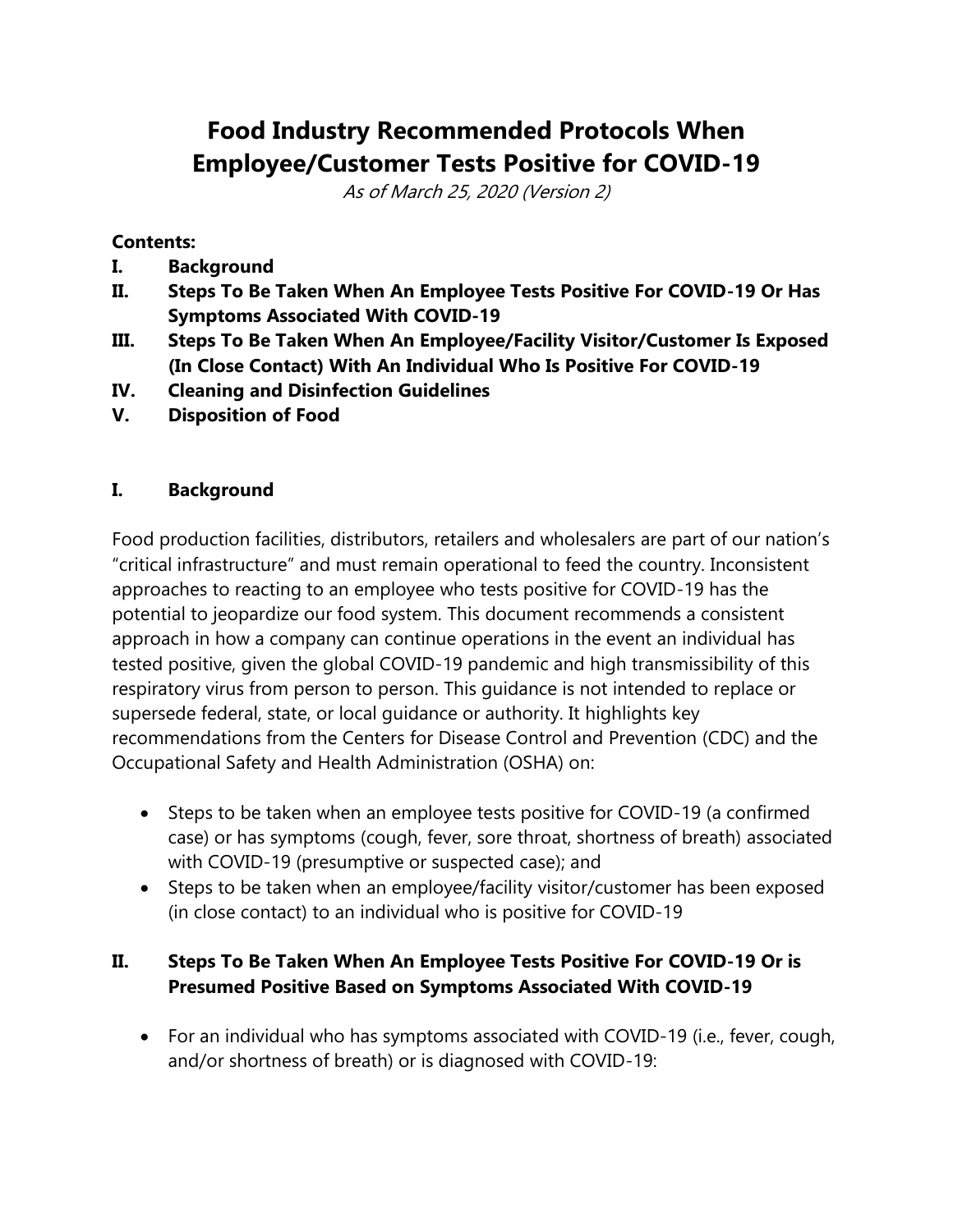- o If the employee is onsite at the facility, send the employee home immediately;
- o If the employee is at home, do not permit the employee to come to work
- Employees who have **not been tested but show symptoms** of acute respiratory illness are recommended to stay home and be excluded from work until they are free of fever (100.4° F [38.0° C] or greater using an oral thermometer), , and any other related symptoms (i.e., cough and/or shortness of breath) for at least 3 days (72 hours), without the use of fever-reducing or other symptom-altering medicines (e.g. cough suppressants) AND at least 7 days have passed since symptoms first appeared.
	- o Employees should notify their supervisor
	- o Encourage the employee to contact their local health department and seek medical attention upon initial appearance of symptoms
- Employees **with a COVID-19 positive test\* who have stayed home (home isolated)** may be able to return to work under the following conditions:
	- o **If employee will not have a test** to determine if they are still contagious, they may be able to return to work after these three things have happened:
		- no fever for at least 72 hours since recovery (that is three full days of no fever without the use medicine that reduces fevers) AND
		- other symptoms have improved (for example, when cough or shortness of breath have improved) AND
		- at least 7 days have passed since symptoms first appeared
	- o **If employee will be tested** to determine if they are still contagious, they may be able to return to work after these three things have happened:
		- no longer have a fever (without the use medicine that reduces fevers)

AND

- other symptoms have improved (for example, when cough or shortness of breath have improved) AND
- received two negative tests in a row, 24 hours apart. Doctor should follow [CDC guidelines](https://www.cdc.gov/coronavirus/2019-ncov/hcp/disposition-in-home-patients.html)

**\*For the most current CDC recommendations, see:**

[CDC's What To Do if You are Sick](https://www.cdc.gov/coronavirus/2019-ncov/if-you-are-sick/steps-when-sick.html)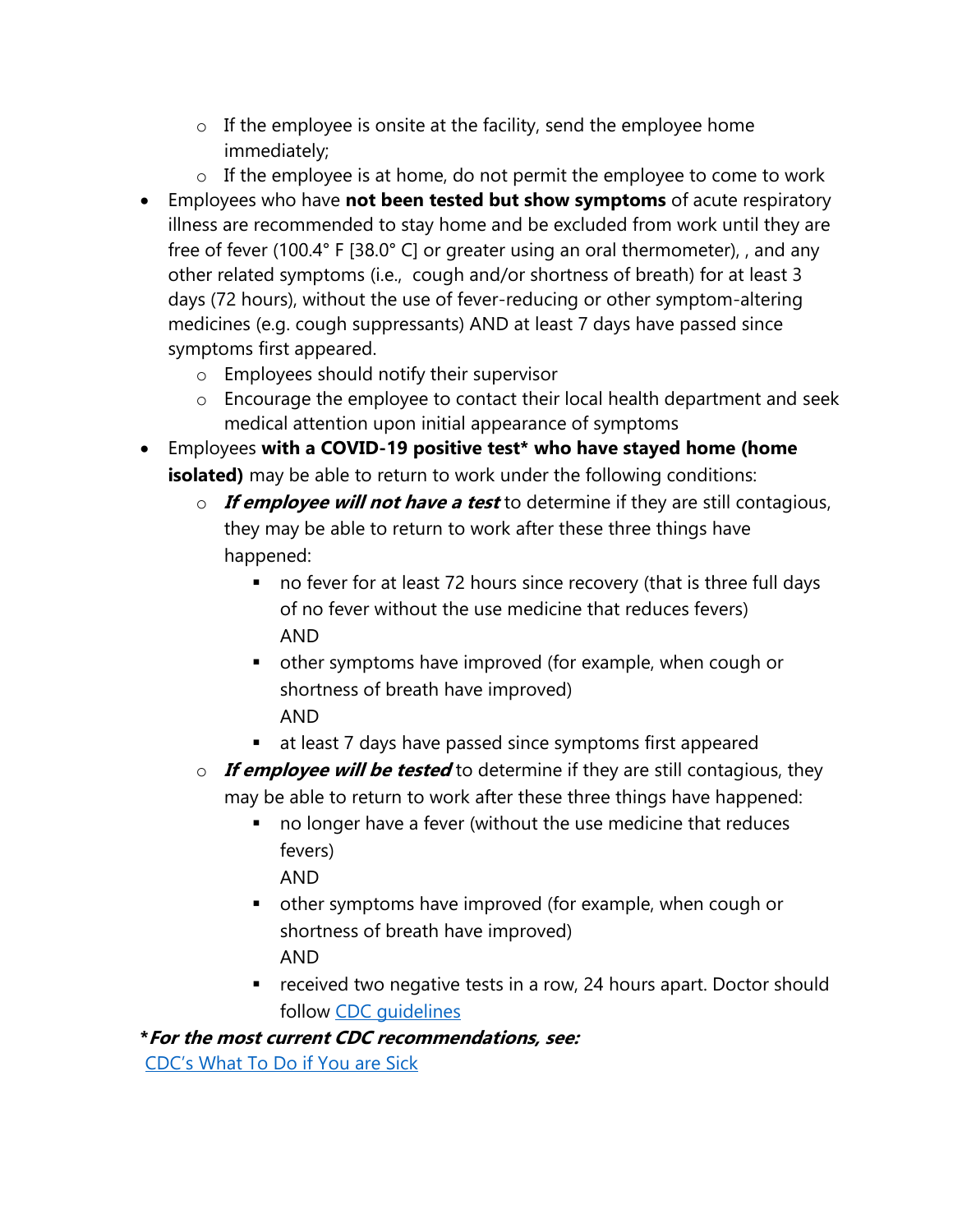- Contact other relevant third parties who may have been exposed
- Make an OSHA record/report if required. OSHA's recent quidance says such a report is required if:
	- o There is a confirmed case of COVID-19;
	- o It is contracted due to employee performing work-related duties; and,
	- o It meets other standards for OSHA reporting (for example, more than one day away from work, or medical treatment beyond first aid)

#### **III. Steps To Be Taken When An Employee/Facility Visitor Is Exposed (In Close Contact) With An Individual Who Is Positive For COVID-19**

- Identify potentially exposed individuals (e.g., those that were in close contact with the infected individual). Unless advised by local authorities, other individuals in the facility should not be considered high risk for infection, do not require special treatment, and may continue working as normal (after surfaces are cleaned and disinfected, as described below).
	- o Close contact is defined by CDC as:
		- within approximately 6 feet (2 meters) of a COVID-19 case for a prolonged period; close contact can occur while caring for, living with, visiting, or sharing a healthcare waiting area or room with a COVID-19 case; OR,
		- having direct contact with infectious secretions of a COVID-19 case (e.g., being coughed on)
	- o Short term exposure, such as walking past someone, is not "close contact"
	- o In accordance with Health Insurance Portability and Accountability Act (HIPAA) requirements, inform individuals of potential exposure
	- o Working with local authorities and the individuals' health care providers, consider if it is appropriate to take one of the following actions:
		- at a minimum, based on community transmission in that area, individual health factors, and other risk factors, consider selfmonitoring for symptoms (e.g., cough, sore throat, shortness of breath and/or fever of 100.4° F [38.0° C] or greater using an oral thermometer) associated with COVID-19. [https://www.cdc.gov/coronavirus/2019-ncov/community/guidance](https://www.cdc.gov/coronavirus/2019-ncov/community/guidance-business-response.html)[business-response.html](https://www.cdc.gov/coronavirus/2019-ncov/community/guidance-business-response.html)
		- **EXTE:** If symptoms arise, contact their local health department and physician to determine next steps
		- In consultation with local authorities and depending on the circumstances of exposure, consider the option of staying home for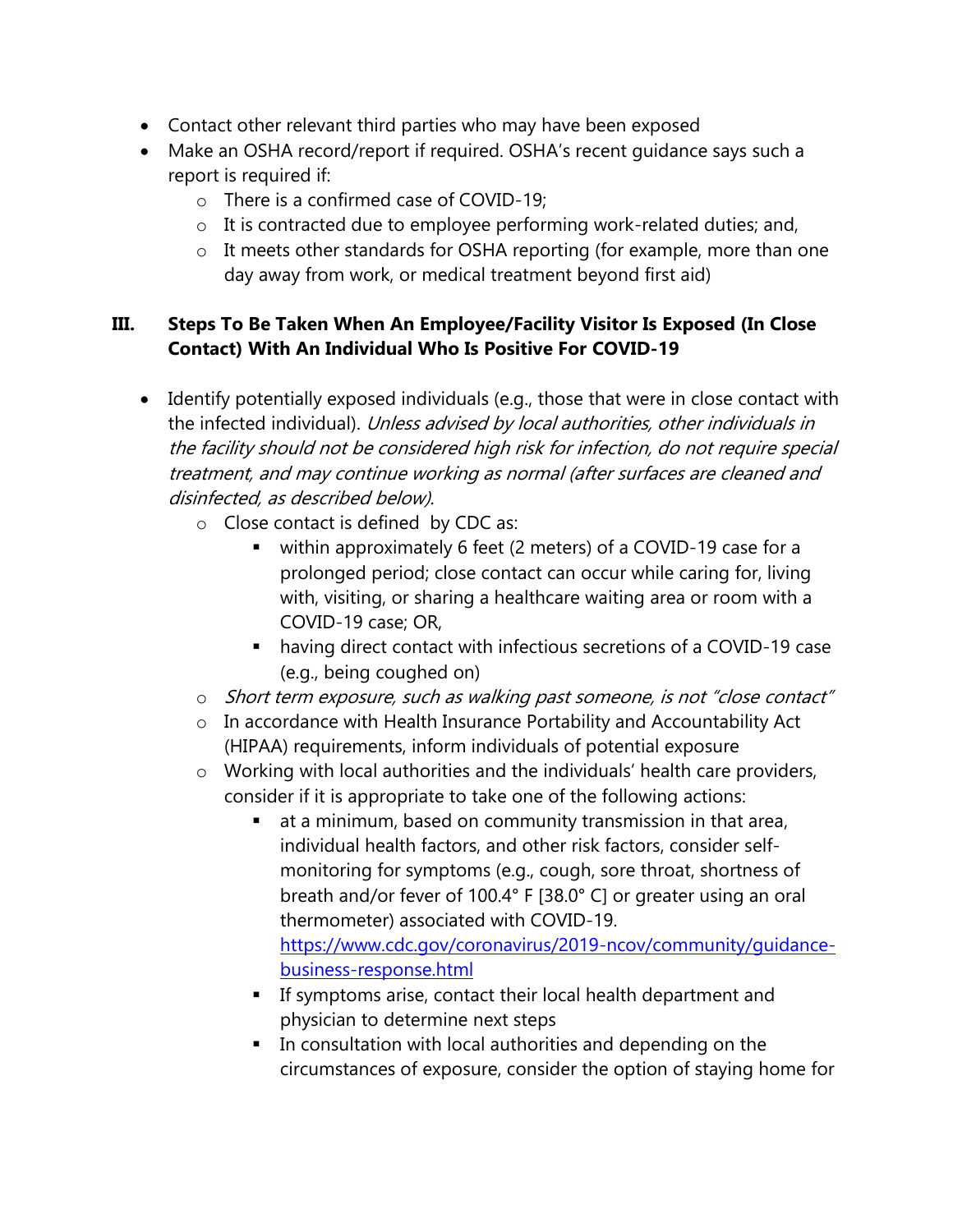up to 14 days since the time they may have been exposed or may have come in close contact with an infected individual

#### \***The following can be helpful in assessing risk:**

- Estimation of the asymptomatic ratio of novel coronavirus infections. March 2020. International Journal of Infectious Diseases [https://www.ijidonline.com/article/S1201-9712\(20\)30139-9/pdf\)](https://www.ijidonline.com/article/S1201-9712(20)30139-9/pdf)
- CDC COVID-19 Symptoms [\(https://www.cdc.gov/coronavirus/2019](https://www.cdc.gov/coronavirus/2019-ncov/symptoms-testing/symptoms.html) [ncov/symptoms-testing/symptoms.html\)](https://www.cdc.gov/coronavirus/2019-ncov/symptoms-testing/symptoms.html)
- Interim U.S. guidance for Risk Assessment and Public Health Management of Persons with Potential COVID-19 [\(https://www.cdc.gov/coronavirus/2019](https://www.cdc.gov/coronavirus/2019-ncov/php/risk-assessment.html) [ncov/php/risk-assessment.html\)](https://www.cdc.gov/coronavirus/2019-ncov/php/risk-assessment.html)

## [According to CDC,](https://www.cdc.gov/coronavirus/2019-ncov/php/risk-assessment.html)

Some personnel (e.g., emergency first responders) fill essential (critical) infrastructure roles within communities. Based on the needs of individual jurisdictions, **and at the discretion of state or local health authorities, these personnel may be permitted to continue work following potential exposure to SARS-CoV-2 (either travel-associated or close contact to a confirmed case),** provided they remain asymptomatic. Personnel who are permitted to work following an exposure should selfmonitor under the supervision of their employer's occupational health program including taking their temperature before each work shift to ensure they remain afebrile. On days these individuals are scheduled to work, the employer's occupational health program could consider measuring temperature and assessing symptoms prior to their starting work. Exposed healthcare personnel who are considered part of critical infrastructure should follow existing CDC guidance.

- Clean and disinfect surfaces to limit employee contact. (see Cleaning and Disinfection Guidelines section below)
- Because transmission occurs from person to person, a facility/location does not need to shut down as a result of an employee, visitor, or other individual testing positive for COVID-19 if the steps above are followed and the ill and potentially exposed individuals are appropriately addressed

## **IV. Cleaning and Disinfection Guidelines**

- As soon as an employee is identified that has tested positive for COVID-19 or has symptoms associated with this virus, clean and sanitize the facility according to CDC guidance at [https://www.cdc.gov/coronavirus/2019](https://www.cdc.gov/coronavirus/2019-ncov/community/organizations/cleaning-disinfection.html) [ncov/community/organizations/cleaning-disinfection.html](https://www.cdc.gov/coronavirus/2019-ncov/community/organizations/cleaning-disinfection.html)
- Existing sanitation standard operating procedures (SSOPs) including cleaning and disinfection processes for food contact surfaces and processing equipment should serve to mitigate the SARS-CoV-2 hazard and the potential spread of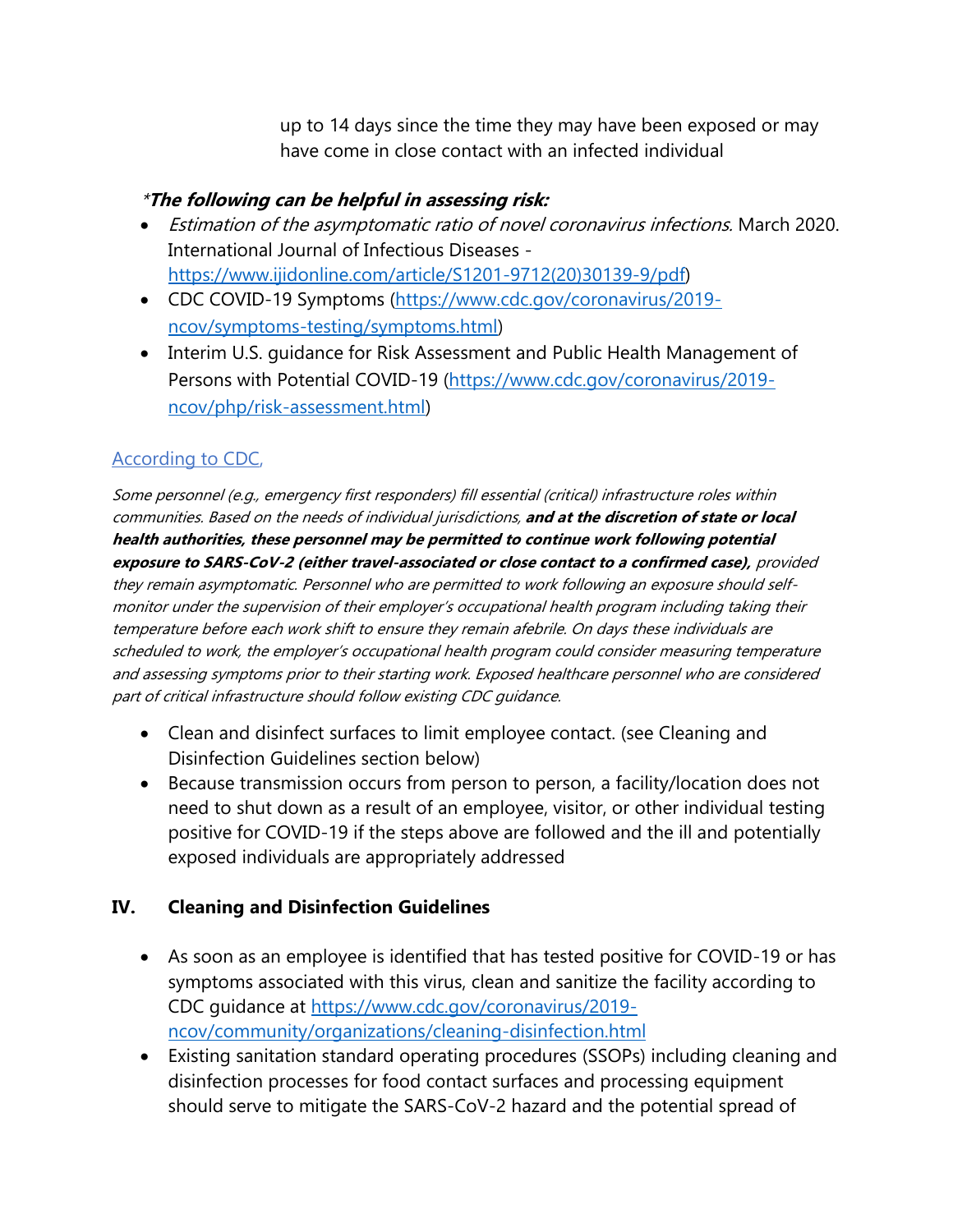SARS-CoV-2. With that said, other surfaces in the facility environment that are not routinely targeted in SSOPs may need to be targeted if the infected individual is known to have or could have come in close contact with them

- EPA registered disinfectants should be used
	- o There is a list of EPA-registered "disinfectant" products for COVID-19 on the [Disinfectants for Use Against SARS-CoV-2 list](https://www.epa.gov/sites/production/files/2020-03/documents/sars-cov-2-list_03-03-2020.pdf) that have qualified under EPA's [emerging viral pathogen program](https://www.epa.gov/pesticide-registration/guidance-registrants-process-making-claims-against-emerging-viral-pathogens) for use against SARS-CoV-2, the coronavirus that causes COVID-19
	- o **IMPORTANT**: Check the product label guidelines for if and where these disinfectant products are safe and recommended for use in food manufacturing areas or food establishments
- Special attention should be paid to high contact surfaces such as: doorknobs, touch screens, control panels, time clocks, tabletops, breakroom/cafeteria facilities, handrails, handwashing stations, and restroom facilities

## **V. Disposition of Food**

- There is currently no evidence to support that the SARS-CoV-2 virus can be transmitted to humans through food or food packaging materials
- If practical, however, wiping down any packaging with which a suspected or confirmed COVID-19 positive individual has been in close contact with sanitizer could be considered
- The FDA does not anticipate that food will need to be held, recalled or withdrawn from the market due to possible exposure to SARS-CoV-2 through a person that has tested positive for the COVID-19 virus that works a food facility [https://www.fda.gov/food/food-safety-during-emergencies/food-safety-and](https://www.fda.gov/food/food-safety-during-emergencies/food-safety-and-coronavirus-disease-2019-covid-19)[coronavirus-disease-2019-covid-19](https://www.fda.gov/food/food-safety-during-emergencies/food-safety-and-coronavirus-disease-2019-covid-19)

Proudly Signed By: